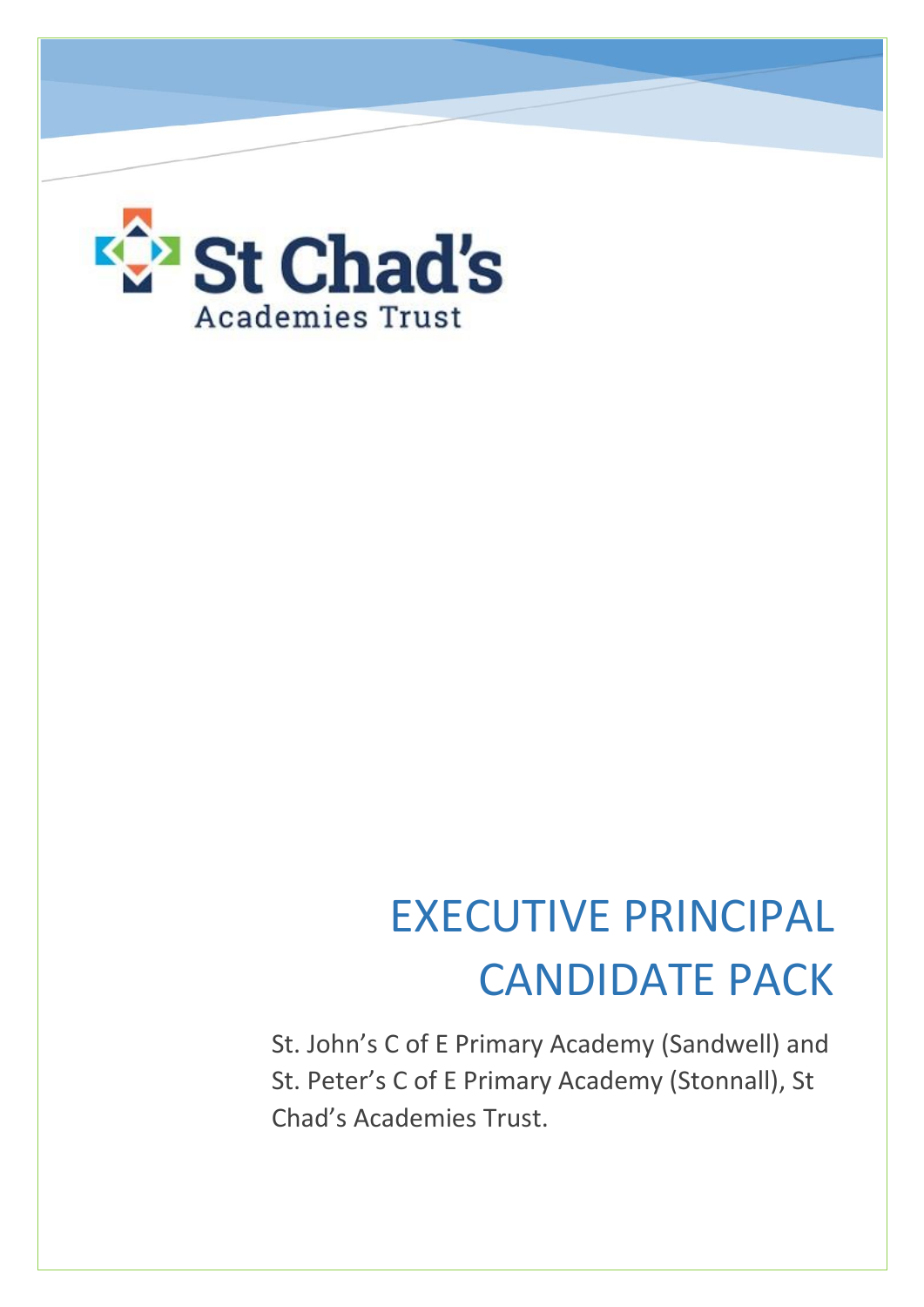*St Chad's Academies Trust thrives from the rich diversity of each other's communities, working together, seeking the common good, raising standards and aspirations, working for equality and hope for all.*



## **Welcome from the Chief Executive Officer**

As the Chief Executive Officer of St Chad's Academies Trust, I am pleased that you have shown an interest in this new and exciting post as Executive Principal within the Trust.

As the Diocesan Multi Academy Trust for the Lichfield Diocese our Christian values underpin all that we do to improve outcomes and life chances for the children in our care. Our focus is, and will always remain, *'Children First'.*



As the largest primary multi academy trust in the West Midlands region there are nineteen academies within the Trust across seven local authorities.

- Sandwell
- Stoke-on-Trent
- Staffordshire
- Shropshire
- Telford and Wrekin
- Walsall
- Wolverhampton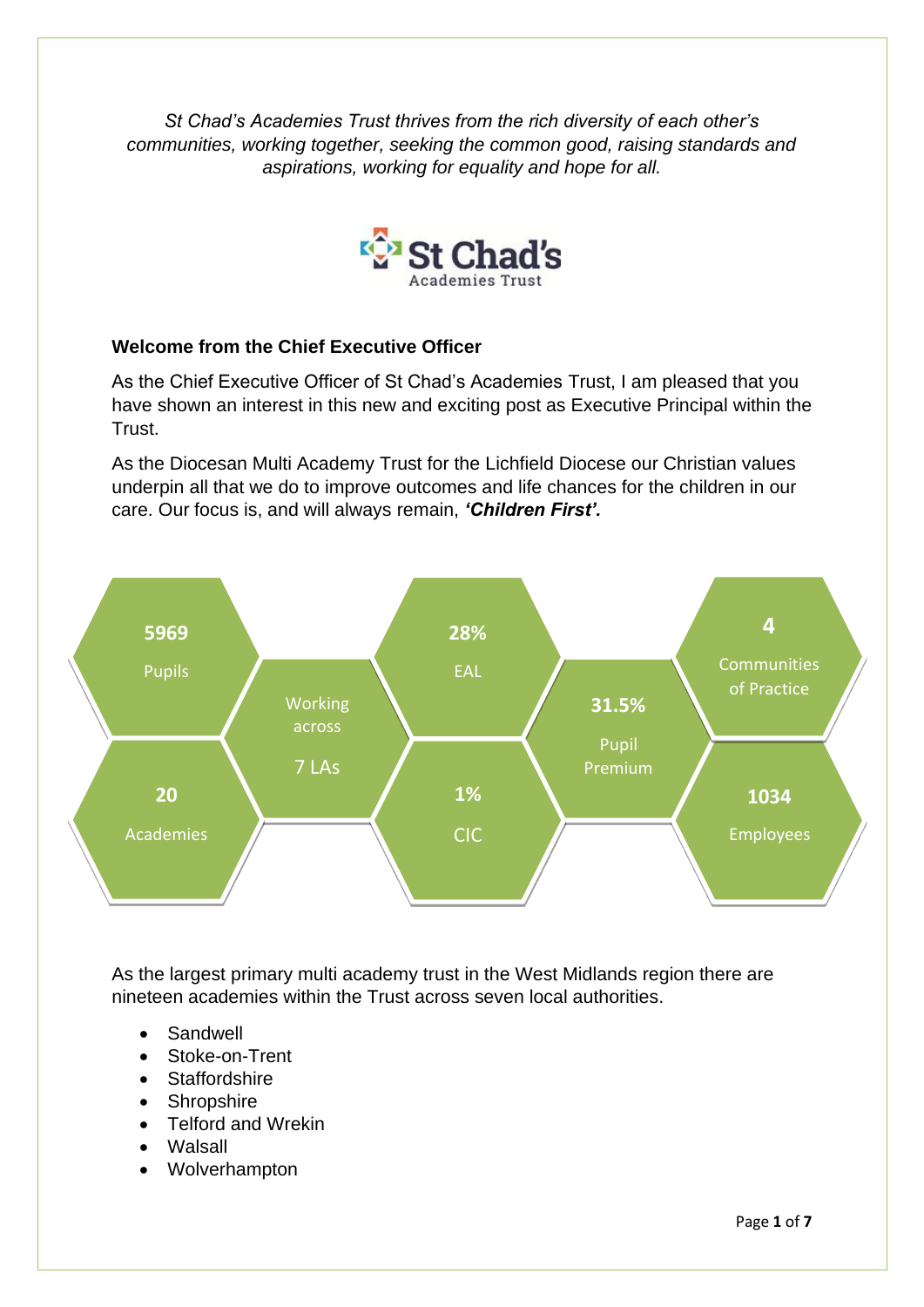We enjoy effective partnerships with the local authorities that we serve, and benefit from sharing good practice across the region. We celebrate and benefit from rich, diverse communities and work with academies situated in small villages to large innercity organisations.

We have developed four Communities of Practice where smaller groups of academies geographically connected meet and work together on generic and identified issues and developments. We also meet regularly as one family to support, guide, challenge and look out for one another.

Our success is attributed to open and honest relationships, where academy leaders shoulder the responsibilities of all children within the Trust and work for the success of other academies as well as their own, working together for the greater good and actively demonstrating effective system leadership. We are in this together!

We work in an environment where we learn together collectively as a group. Everyone sees the bigger picture and understands how parts of the organisation connect to each other and the whole. Attitudes, behaviour, and the overall culture within the organisation are embedded and have become a successful learning community.

We believe:

- All children have the right to the **best education** that can be provided.
- All academies **can improve** to become good and outstanding.
- All children and young people in our care have an **entitlement to spiritual care** and guidance.
- Every academy will **champion the ethos and values** of the Trust enabling children to clearly identify themselves as children of God.
- All staff have access to well-planned, **bespoke professional development** to meet the needs of the academy and the individual
- **Partnership and collaboration** with and between academies will bring about **significant improvement** in the education of all children in our care.

We are seeking to appoint a like-minded leader for St. John's C of E Primary Academy (Sandwell) and St. Peter's C of E Primary Academy (Stonnall).

Both academies are successful and high performing, enriched and enhanced by a hard-working energetic staff who put children at the forefront of their thinking. Children are nurtured and flourish within the academies taking full advantage of the opportunities laid before them.

If you want to make a difference to the lives of children, support fellow colleagues and help develop leaders for the future then please express your interest. If you would like further information or a conversation before taking this exciting step, please don't hesitate to contact me via Reena Farmah HR Officer, email [reena.farmah@stchads.uk](mailto:reena.farmah@stchads.uk) who will be happy to arrange a conversation.

# **Sue Wedgwood CEO, St Chad's Academies Trust**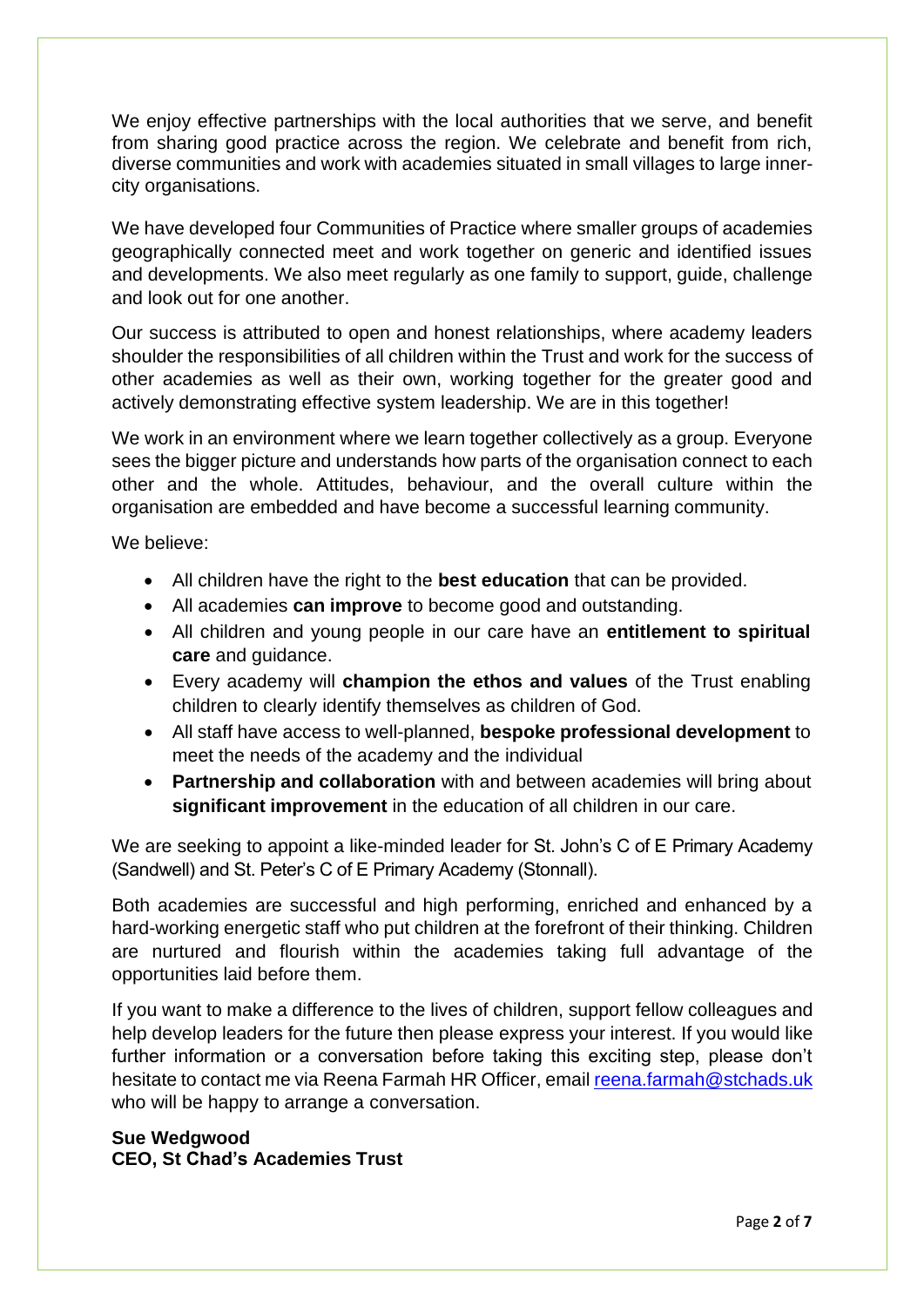## **Welcome from Chair of St. Peter's C of E Primary Academy (Stonnall)**

Thank you for your interest in the role of Executive Principal of St Peter's CE Primary Academy, Stonnall, a member of St Chad's Academies Trust since conversion in July 2016.

St Peter's CE Primary Academy is situated in the rural village of Stonnall, neighbouring Lynn and Shenstone, being part of the community for over 180 years. An Ofsted 'Good' academy with an 'Outstanding' grading in SIAMS the position of Executive Principal provides an opportunity to work with dedicated, energetic, and inquisitive young people, determined and hard-working colleagues, supportive families and a Local Academy Committee who strive collaboratively to achieve the best outcomes and develop the whole child, 'One family under God…. Believe and Achieve.'

Whilst much of the academy pupil population comes from within the village, the academy is also a first choice for those further afield given the academy's proximity to the Chester Road, A5 which forms the border between Staffordshire and Walsall, West Midlands.

St Peter's CE Primary Academy caters for children from Early Years to Year 6, working collaboratively with the feeder secondary schools within the area, to manage an effective transition through the key stages. A close partnership exists also with St Peter's Parish church, a relationship that supports and enlightens the Christian Distinctiveness of this Church of England academy.

Part of St Chad's Academies Trust, St Peter's benefits from the advantages of being part of a MAT family where practice is shared, developed, and implemented from teaching and learning to curriculum development, to procurement opportunities, to governance, to Quality Learning Circles and conferences and much more. Everything we do is for the betterment of the community and young people we serve: Children First.

As a Local Academy Committee, we are looking for an educational professional, who has children at the heart of all their decision making, to drive improvement, further embed established proven practice and take the academy and community on the next chapter of its adventure, aspiring for outstanding provision through secure and consistent provision.

### **Zoe Heath**

Chair of Local Academy Committee St. Peter's C of E Primary Academy (Stonnall)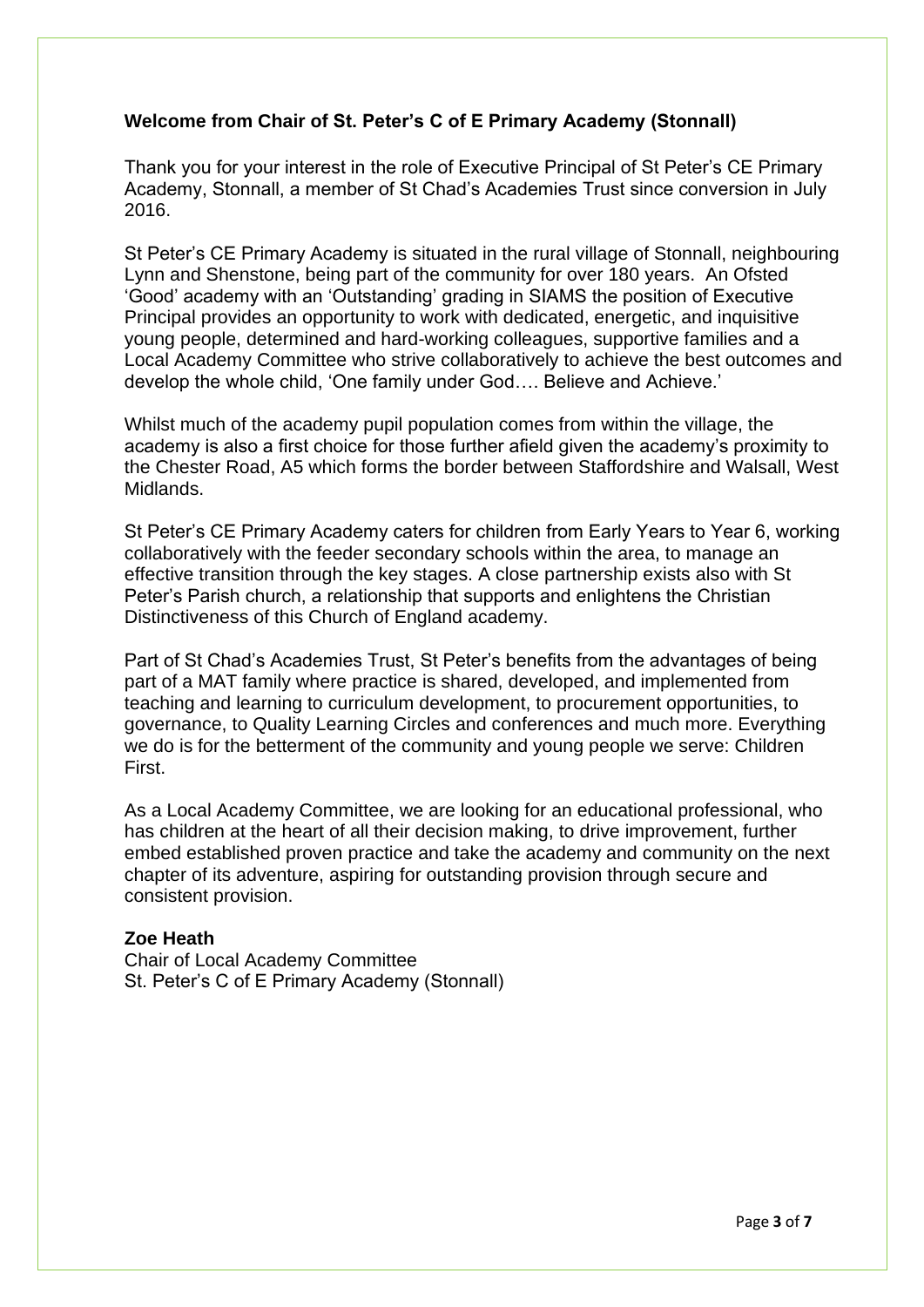## **Welcome from Chair of St. John's C of E Primary Academy (Sandwell)**

Thank you for your interest in the role of Executive Principal of St John's CE Primary Academy, Wednesbury in Sandwell, a member of St Chad's Academies Trust.

St John's C of E is a single form entry situated within the town of Wednesbury, with an Ofsted of 'Good' in 2017 and an 'Outstanding' grading in SIAMs. It's vision of an inclusive and loving family who celebrate their similarities and differences are truly showcased by the academy and the local community, ensuring we have a Children first approach.

St John's C of E Primary Academy has a diverse base of enthusiastic, energetic, and curious children from Early Years to Year 6. Our Christian foundations provide a safe environment to develop the whole child whilst taking full advantage of the brilliant opportunities the academy offers.

As a Local Academy Committee, we are looking for a leader who put children first, through all their decisions, leading with a growth mindset and enabling St. Johns to facilitate outstanding, future thinking and inspiring provision for all of its children.

We can offer you one big family not only at St. John's but also as being part of St Chad's Academies Trust that believes in each other and God to aim high and achieve, whilst having the Local Academy Committee here to support and collaborate with the Executive Principal in this fantastic role.

#### **Michael Ward**

Chair of Local Academy Committee St John's C of E Primary Academy (Sandwell)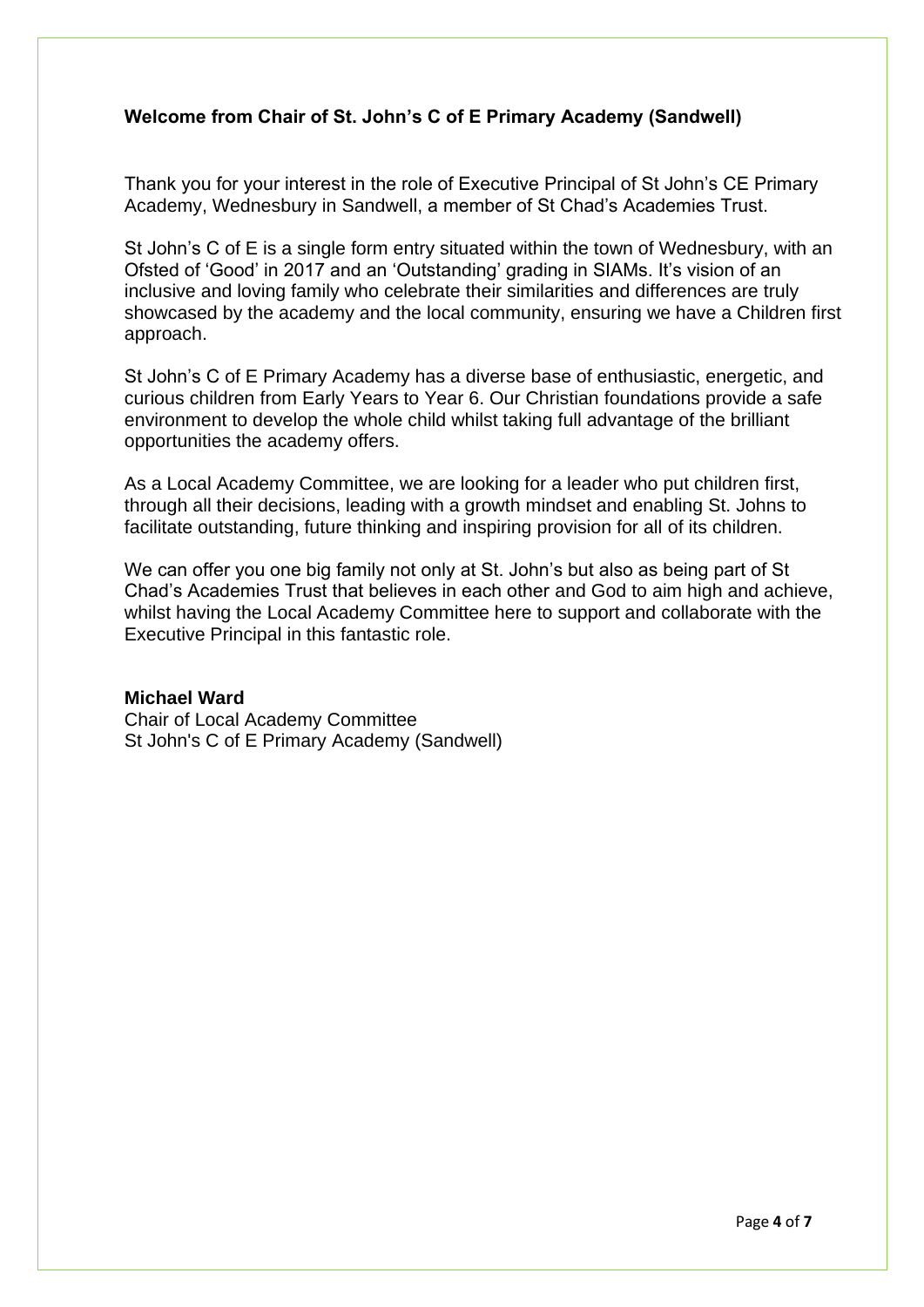# **St. John's C of E Primary Academy (Sandwell)**

## **Overview**

St. John's C of E Primary Academy admits pupils from age 5 to 11 years. We ensure that within the Anglican tradition we uphold the principle of being inclusive and in promoting cohesion in our academy and across our local community. We currentlyhave 202 pupils on roll across 7 years groups.

We not only serve pupils from Wednesbury but also surrounding areas such as Walsall, Tipton and other areas within Sandwell.

The academy is situated in the town of Wednesbury and is an oasis for our pupils. The original building was a Victorian build located near the Church of St. John's/ However, both the church and the school were closed, and a new school built in the 1970s.

The vision at St. John's is that we are an inclusive and loving family who celebrate our similarities and differences. Together we face new challenges with endurance whilst generously supporting each other along the way. When things go wrong, we forgive others as well as asking for forgiveness ourselves. We are the generation of today, empowered by our personal faith and beliefs. All children and staff are valued and encouraged to fulfil their potential in all aspects of academy life.

The school motto of 'Together we 'Believe to Achieve' knowing that "*Everything is possible for one who believes*". Mark 9:23. exemplifies what we expect of pupils and adults and in conjunction with our academy values is the driver for our reward system. Our values are central to academy life:

- G Generosity
- E Endurance
- T Tolerance
- F Forgiveness
- A Ambition
- B Belief

We have links with our local Church; St. Bartholomew's and have been to worship there several times.

St. John's C of E Primary Academy's curriculum is broad and balanced and is underpinned by its unique curriculum drivers: Knowledge of the World, Enterprise and Environment. It raises children's aspirations demonstrating possibilities for their future lives, fostering independence and resilience. High expectations in speech, language and communication strengthen children's ability tolearn at a deeper level, allowing them to articulate their learning, demonstrating quality thinking and application of skills and knowledge. We provide pupils with rich learning experiences, a full range of educational visits are encouraged in all a year groups including residentials for every year group, extra-curricular activities and enrichment opportunities.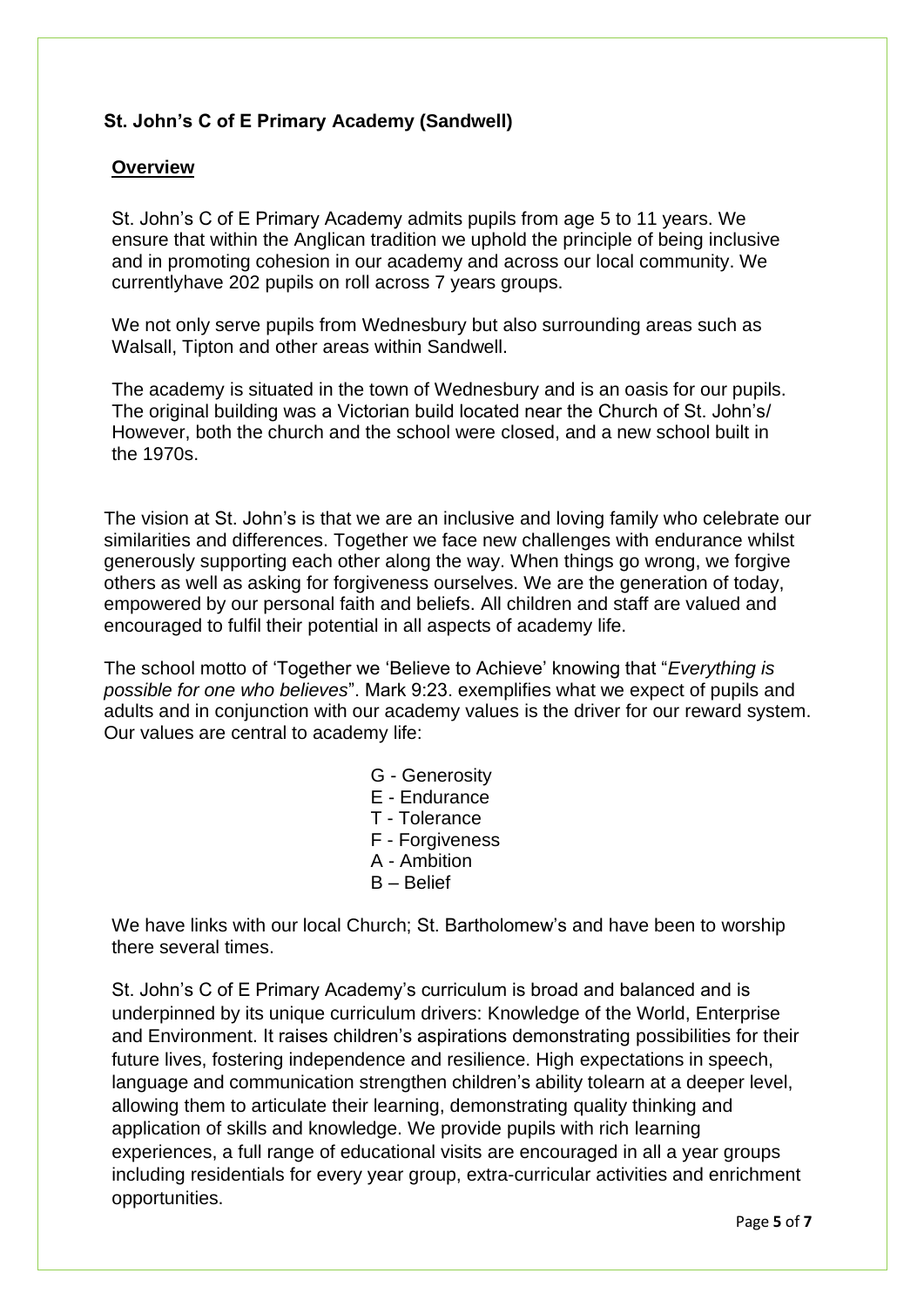In September 2017 Ofsted graded the school as 'Good' and following this an outstanding SIAMs was awarded.

The school is well resourced and with capital works programme has been well maintained. The school also has excellent outdoor facilities for all pupils including a field with a gym, a quieter reflection area, a story circle and a sensory garden.

The academy holds the Primary Science Quality Mark, Music Mark and is working towards gaining the History Mark. Music is taught by a specialist music teacher who works closely with our staff and is a strength of the school.

Our school day:

| 8:50am | Registration                              |
|--------|-------------------------------------------|
| 10.30  | <b>KS1 Morning Break</b>                  |
| 10.45  | <b>KS2 Morning Break</b>                  |
| 12.00  | <b>EYFS and KS1 Lunch</b>                 |
| 12.15  | <b>KS2 Lunch</b>                          |
| 1.00   | Afternoon Sessions start for EYFS and KS1 |
| 1.15   | Afternoon Session start for KS1           |
| 2.15   | <b>KS1 Afternoon Break</b>                |
| 3:30pm | End of school day                         |

We offer a breakfast club from 8.00am a charge is made for this and places have to be booked in advance.

After school clubs run and offer a variety of activities such as multi-skills, boxing, dance, gymnastics, film club, coding club, homework club to name a few.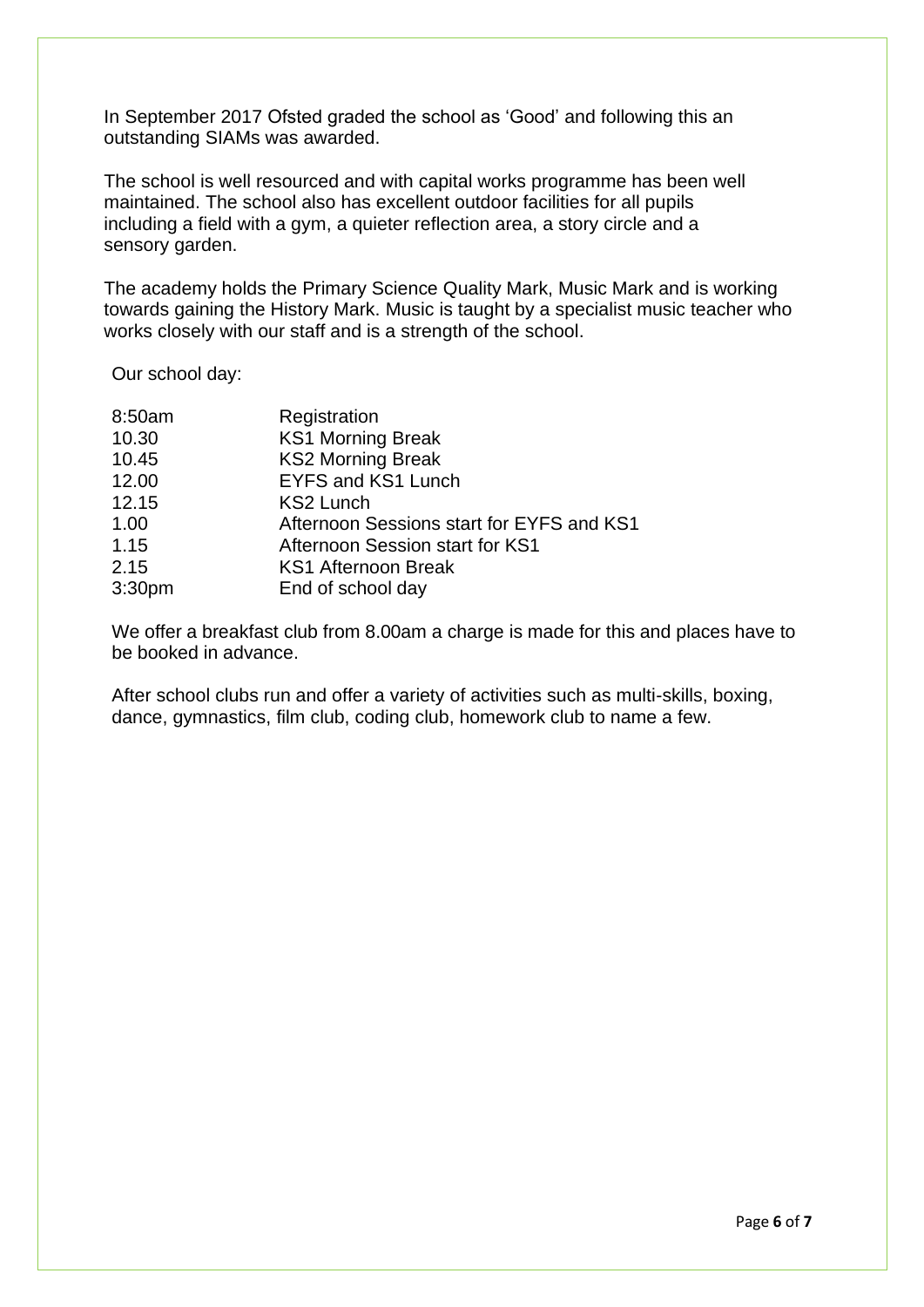## **St. Peter's C of E Primary Academy**

## **Overview**

St. Peter's is a happy, nurturing Beacon Church School, which has been graded as 'outstanding' by SIAMS (Statutory Inspection of Anglican and Methodist Schools). Our academy promotes an atmosphere in which the development of the whole child is secured through a strong commitment of Christian values. We are 'One Family Under God' and inspire our children to 'believe and achieve'. We are committed to promoting the highest quality of teaching and learning, in a secure and caring Christian environment.

We currently have 173 pupils on roll across 7-year groups. Everyone in our community is important and deserves the very best. Our belief is that individuals can have fun and achieve their full potential, whilst learning life-long skills. Our 6 'Mission Keys', which represent the core Christian values and are symbolic of St. Peter, have been established by all pupils and staff. These values are Koinonia (Working as a whole), Service, Justice, Trust, Forgiveness and Humility.

The academy enjoys a rural setting at the heart of the village of Stonnall. There has always been a school in Stonnall but not always at the same site as we are now.

The school motto of 'Believe and Achieve, is reflected through all that we do. The academy has strong links with our localChurch; St Peter's children visit church regularly for special services at Harvest, Christmas, Easter, and our end of year thanksgiving service. A variety of other visits during the year allow pupils to explore the Church and faith. Collective worship in school is sometimes led by pupils and visitors; including our local vicar, Curate and the Open the Book Team.

St. Peter's C of E Primary Academy's curriculum is designed to set the foundations of learning. Our curriculum includes all the activities and experiences that take place within the school both formally and informally. It includes the organisation and methods of learning used by teachers and teaching assistants as well as the forms of knowledge, skills, and concepts that are learned and taught. The curriculum also includes the development of positive values and attitudes which contribute to our distinctly Christian ethos.

The curriculum is broad and balanced to promote the spiritual, moral, social, cultural, emotional and physical development of all pupils whilst preparing them for adult life and society. The curriculum drivers of social responsibility, diversity and independence are embedded into each topic.